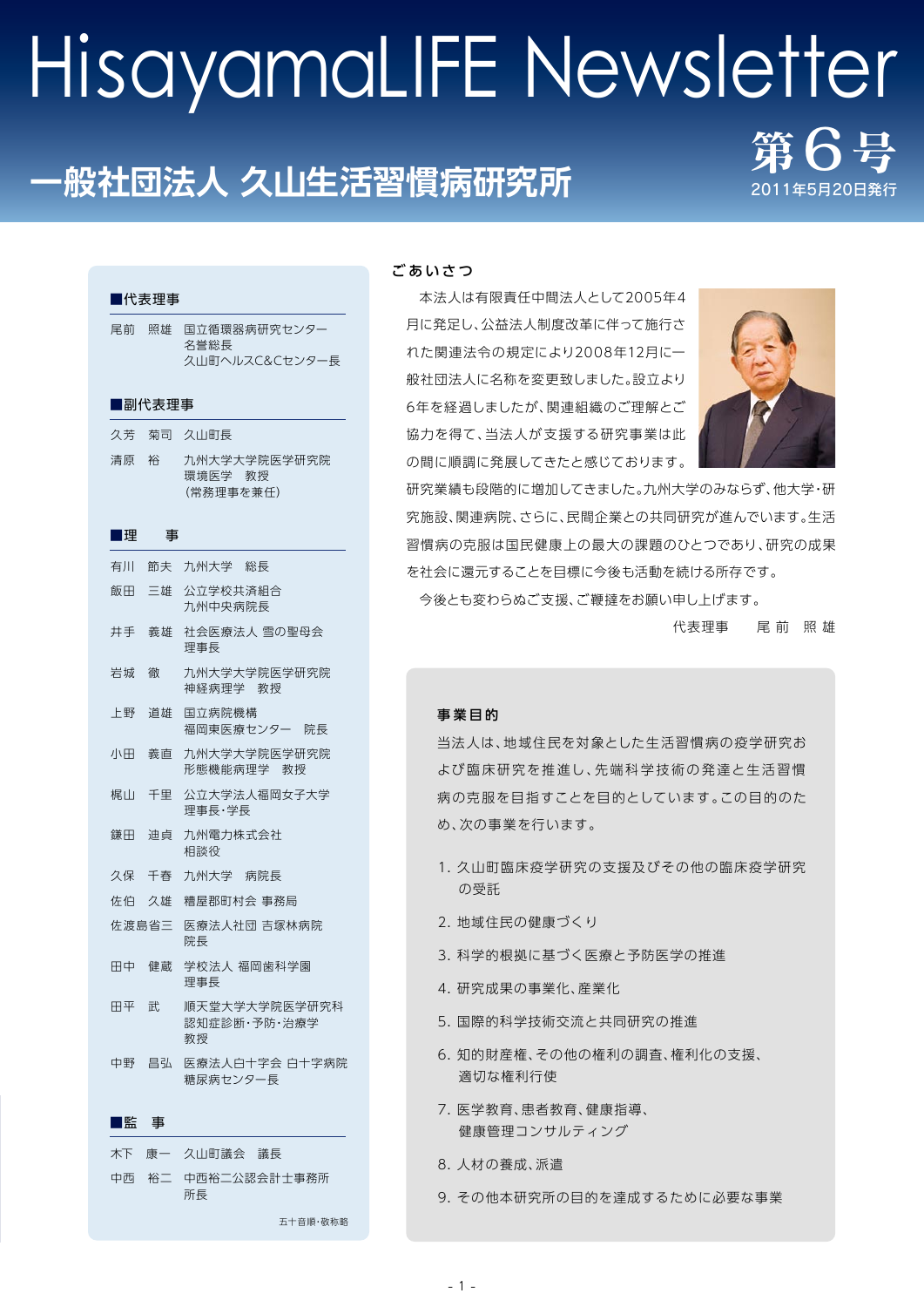### 平成22年度の活動

## ■久山町研究ユニット

#### 健診事業

平成22年度の生活習慣病予防健診は、平成22年6月24日から8月11日までの計23日間行われた。受診者数は2,268名で あった。健診内容では、従来より行われている包括的な健診項目に加え、新たに九州大学心療内科によってストレス健診が実 施された。全受診者のうち950名が検査を受け、ストレスを抱え込みやすい性格傾向を持つ失感情症を90名(9.4%)に、6か 月以上続く慢性の痛みを有する人を454名(47.7%)に認めた。該当する住民にはストレス相談を勧め、10人が心療内科医師に よる心理社会的カウンセリングを受けた。

#### 脳梗塞におけるバイオマーカー探索、解析に関する共同研究(REBIOS) (研究期間:H19年7月1日~H23年3月31日)

九州大学、三菱化学株式会社との共同研究として、急性期脳梗塞の予後診断のためのバイオマーカー探索・解析を前年度に 引き続き実施した。当法人の臨床・病理研究ユニットの福岡脳卒中データベース研究(FSR)は、関連施設の急性期脳梗塞患者 を患者群として登録し、平成22年4月に目標症例180例のエントリーが完了した。

久山町研究ユニットでは、平成19年度の久山町生活習慣病予防健診の受診者から患者群と性・年齢を1:1でマッチさせた 健常者173名を本研究の対照群として登録した(平成22年6月登録終了)。除外規定により、解析対象は、脳梗塞患者171名、健常者 171名となった。

現在解析が進行しており、その成果は学会および論文として公表される予定である。

#### 牛乳・乳製品摂取がメタボリックシンドローム等に与える影響に関する疫学研究 (今年度研究期間:H22年10月1日~H23年9月30日)

平成20年度より、明治乳業株式会社および中村学園大学との共同研究において、牛乳・乳製品摂取がメタボリックシンド ローム(MetS)等に与える影響を横断的に検討してきた。平成21年度の研究では、乳・乳製品摂取の多い者は、他の食事性因 子調整後もMetS発症のリスクを有意に低下させることが示唆された。

本年度は、平成14年の久山町の循環器健診受診者を5年間追跡した成績を用いて、乳・乳製品摂取がMetSおよびその構成 因子(腹部肥満、高血圧など)の発症の防御因子となるか否かを検討する。さらに、平成15年に実施した高齢者調査の成績を 用いて、乳・乳製品摂取が高齢者のQOL、ADLに与える影響についても検討を試みる。

#### 生活習慣病予防における米・ごはん食の有用性に関する医学的、栄養学的研究・調査 (今年度研究期間:H22年9月24日~H23年2月28日)

昨年度に引き続き、社団法人米穀安定供給確保支援機構の「平成22年度ごはん食健康データベース整備事業」助成により、 標題の研究・調査を中村学園大学と共同で実施した。

今年度は久山町の7年間の追跡調査をもとに、主食摂取パタン:「3食米型」・「1食パン型」・「1食麺型」・「朝食欠食型」・「主 食の定まらない型」が生活習慣病の発症リスクに与える影響を検討した。集団全体では3食米型に比べ朝食欠食型の群でメタ ボリックシンドローム(MetS)の相対危険が上昇する傾向が認められた。男女別にみると、女性では関連を認めなかったが、男 性では3食米型に比べ朝食欠食型では、MetSの発症リスクが有意に高かった。朝食を食べない食習慣を改め、朝に白米を摂 取することは、MetSの発症予防につながることが示唆された。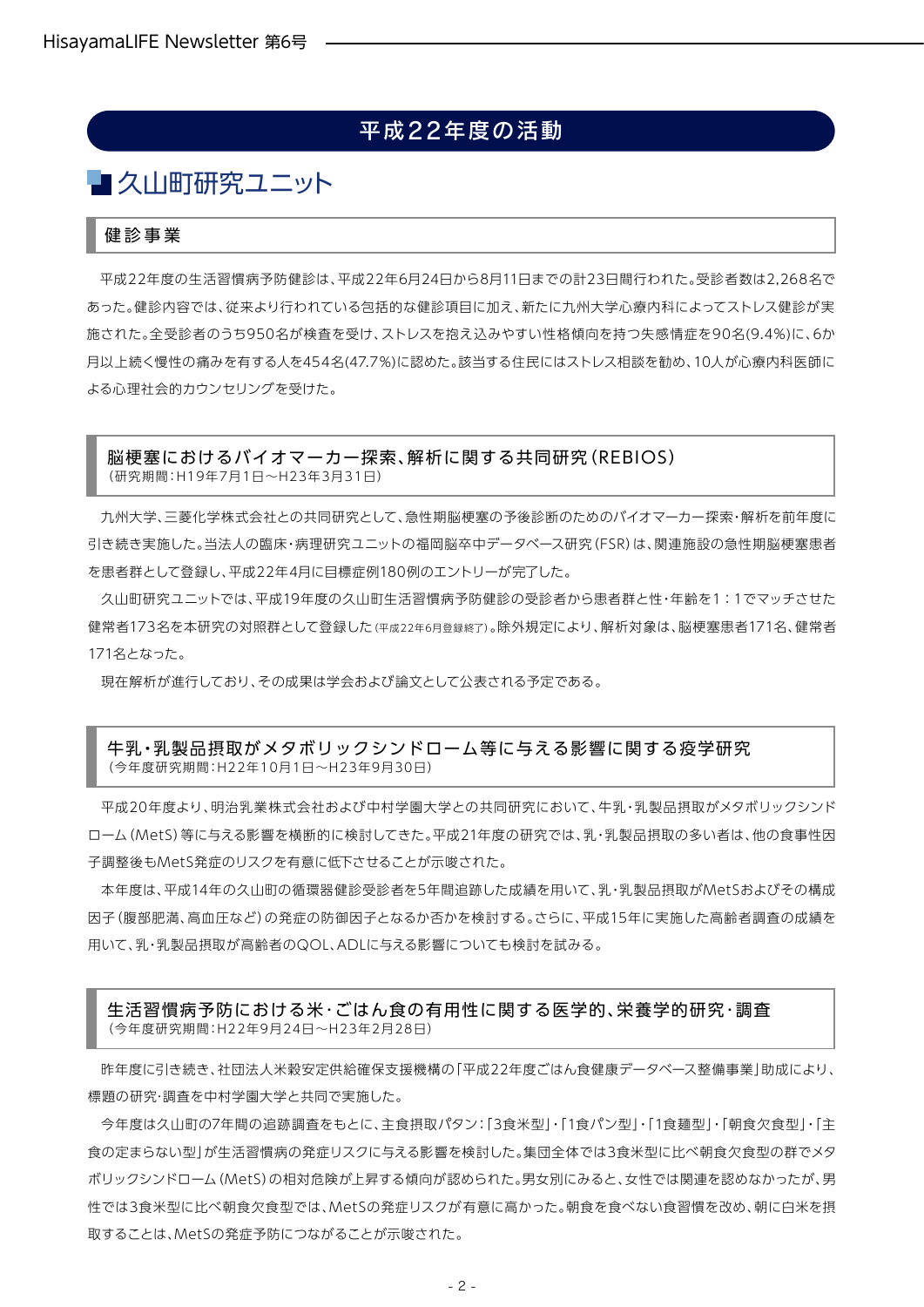#### 平成22年度の活動 リスクスコアモデルの開発

久山町における追跡調査の成績を用いた心血管病及び糖尿病発症の予測モデルを利用した生活習慣病の発症予測システ ム(平成21年9月25日特許共同出願済)を株式会社野村総合研究所が商品化している(商品名:「健康みらい予報」)。

ユーザーより発生する「健康みらい予報」に関する医学的・統計学的な問い合わせの対応業務を昨年度に引き続き、野村総 合研究所から受託した(平成22年12月1日~平成23年11月30日)。

「健康みらい予報」は、現在、製薬会社を通じて医師に配布され、患者の生活習慣の改善指導に活用されるツールとして利用 されているが、さらに、生命保険会社等での活用など、発症予測を利用した新たなサービス展開の可能性を検討している。

#### 久山町研究室の原著論文(2010.1.1~2010.12.31)

- 01. Doi Y et al.: Impact of glucose tolerance status on development of ischemic stroke and coronary heart disease in a general Japanese population: the Hisayama Study. Stroke 41: 203-209, 2010
- 02. Hata J et al.: The effect of metabolic syndrome defined by various criteria on the development of ischemic stroke subtypes in a general Japanese population. Atherosclerosis 210: 249-255, 2010
- 03. Nagata M et al.: Trends in the prevalence of chronic kidney disease and its risk factors in a general Japanese population: The Hisayama Study. Nephrol Dial Transplant 25: 2557-2564, 2010
- 04. Kawamura R et al.: Circulating resistin is increased with decreasing renal function in a general Japanese population: the Hisayama Study. Nephrol Dial Transplant 25: 3236-3240: 2010
- 05. Maebuchi D et al.: QT interval prolongation and the risks of stroke and coronary heart disease in a general Japanese population: the Hisayama study. Hypertens Res 33: 916-921, 2010
- 06. Sekita A et al.: Trends in prevalence of Alzheimer's disease and vascular dementia in a Japanese community: the Hisayama Study. Acta Psychiatr Scand 122: 319-325, 2010
- 07. Matsuzaki T et al.: Insulin resistance is associated with the pathology of Alzheimer's disease: the Hisayama Study. Neurology 75: 764-770, 2010
- 08. Nakano T et al.: Association of kidney function with coronary atherosclerosis and calcification in autopsy samples from Japanese elders: the Hisayama Study. Am J Kidney Dis 51: 21-30, 2010
- 09. Yasuda M et al.: Prevalence and systemic risk factors of retinal vein occlusion in a general Japanese population: the Hisayama Study. Invest Ophthalmol Vis Sci 51: 3205-3209, 2010
- 10. Matsushita T et al.: Functional SNP of ARHGEF10 confers risk of atherothrombotic stroke. Hum Mol Genet 19: 1137-1146, 2010
- 11. Matsushita T et al.: Association study of the polymorphisms on chromosome 12p13 with atherothrombotic stroke in the Japanese population. J Hum Genet 55:473-476, 2010

#### 他施設との共同研究論文(2010.1.1~2010.12.31)

- 12. Okuda N et al.; NIPPON DATA80/90 Research Group (Kiyohara Y): Integration of data from NIPPON DATA80/90 and National Nutrition Survey in Japan: for cohort studies of representative Japanese on nutrition. J Epidemiol 20: 506-514, 2010
- 13. Yoshita K et al.; NIPPON DATA80/90 Research Group (Kiyohara Y): Total energy intake and intake of three major nutrients by body mass index in Japan: NIPPON DATA80 and NIPPON DATA90. J Epidemiol 20: 515-523, 2010
- 14. Miura K et al.; NIPPON DATA80/90 Research Group (Kiyohara Y): Dietary salt intake and blood pressure in a representative Japanese population: baseline analyses of NIPPON DATA80. J Epidemiol 20: 524-530, 2010
- 15. Watanabe M et al.; NIPPON DATA80/90 Research Group (Kiyohara Y): Protein intakes and serum albumin levels in a Japanese general population: NIPPON DATA90. J Epidemiol 20: 531-536, 2010
- 16. Higashiyama A et al.; NIPPON DATA80/90 Research Group (Kiyohara Y): Relationships between protein intake and renal function in a Japanese general population: NIPPON DATA90. J Epidemiol 20: 537-543, 2010
- 17. Nakamura Y et al.; NIPPON DATA80/90 Research Group (Kiyohara Y): Fatty acids intakes and serum lipid profiles: NIPPON DATA90 and the national nutrition monitoring. J Epidemiol 20: 544-548, 2010
- 18. Higashiguchi M et al.: Calcium intake and associated factors in a general Japanese population: baseline data of NIPPON DATA80/90 and the National Nutrition Survey. J Epidemiol 20: 549-556, 2010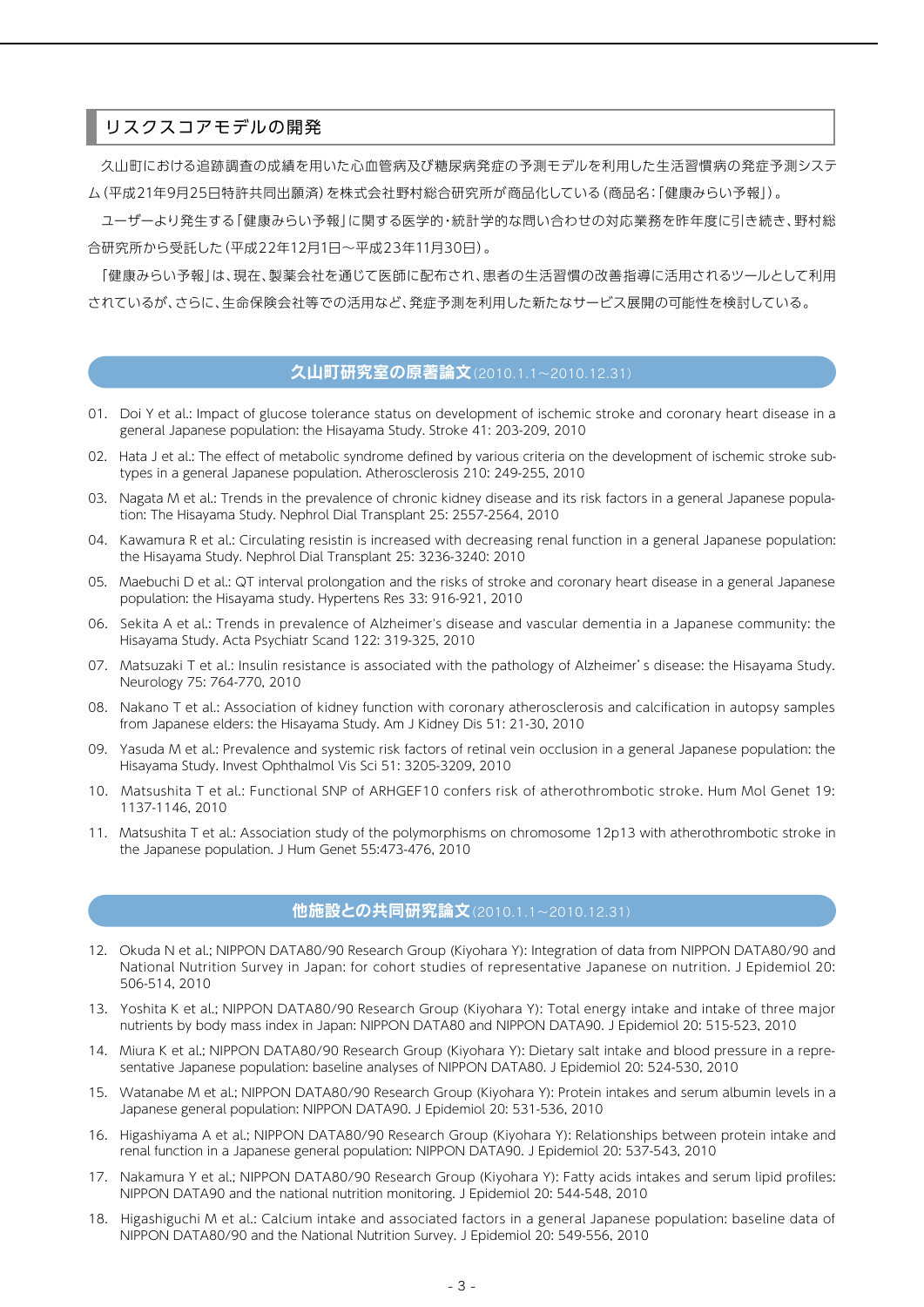- 19. Turin TC et al.; NIPPON DATA80/90 Research Group (Kiyohara Y): Iron intake and associated factors in general Japanese population: NIPPON DATA80, NIPPON DATA90 and national nutrition monitoring. J Epidemiol 20: 557-566, 2010
- 20. Turin TC et al.; NIPPON DATA80/90 Research Group (Kiyohara Y): Dietary intake of potassium and associated dietary factors among representative samples of Japanese general population: NIPPON DATA 80/90. J Epidemiol 20: 567-575, 2010
- 21. Kondo I et al.; NIPPON DATA 80/90 Research Group (Kiyohara Y): Association between food group intake and serum total cholesterol in the Japanese population: NIPPON DATA 80/90. J Epidemiol 20: 576-581, 2010
- 22. Nakamura Y et al.; NIPPON DATA80/90 Research Group (Kiyohara Y): Comparison of the National Nutritional Survey in Japan estimated individual-based nutritional data and NIPPON DATA80 food frequency questionnaires. J Epidemiol 20: 582-586, 2010
- 23. Takashima N et al.; NIPPON DATA 90 Research Group (Kiyohara Y): Population attributable fraction of smoking and metabolic syndrome on cardiovascular disease mortality in Japan: a 15-year follow up of NIPPON DATA90. BMC Public Health 10: 306, 2010
- 24. Yatsuya H et al.; Japan Arteriosclerosis Longitudinal Study (JALS) group (Kiyohara Y, Ninomiya T, Fukuhara M, Yonemoto K, Doi Y): Body mass index and risk of stroke and myocardial infarction in a relatively lean population: meta-analysis of 16 Japanese cohorts using individual data. Circ Cardiovasc Qual Outcomes 3: 498-505, 2010
- 25. Emerging Risk Factors Collaboration (Kiyohara Y, Arima H, Doi Y, Ninomiya T): C-reactive protein concentration and risk of coronary heart disease, stroke, and mortality: an individual participant meta-analysis. Lancet 375:132-140, 2010
- 26. Emerging Risk Factors Collaboration (Kiyohara Y, Arima H, Doi Y, Ninomiya T): Diabetes mellitus, fasting blood glucose concentration, and risk of vascular disease: a collaborative meta-analysis of 102 prospective studies. Lancet 375:2215-2222, 2010
- 27. Thompson S et al.; Emerging Risk Factors Collaboration (Kiyohara Y, Arima H, Doi Y, Ninomiya T): Statistical methods for the time-to-event analysis of individual participant data from multiple epidemiological studies. Int J Epidemiol 39: 1345-1359, 2010
- 28. Batty GD et al. for the Asia Pacific Cohort Studies Collaboration(Kiyohara Y, Arima H, Iida M): Adult height and cancer mortality in Asia: the Asia Pacific Cohort Studies Collaboration. Ann Oncol 21: 646-654, 2010
- 29. Parr CL et al.; Asia-Pacific Cohort Studies Collaboration (Kiyohara Y, Arima H, Iida M): Body-mass index and cancer mortality in the Asia-Pacific Cohort Studies Collaboration: pooled analyses of 424,519 participants. Lancet Oncol 11:741-52, 2010
- 30. Rogers S et al.; International Eye Disease Consortium (Kiyohara Y): The prevalence of retinal vein occlusion: pooled data from population studies from the United States, Europe, Asia, and Australia. Ophthalmology 117:313-319,2010

#### 久山町研究室 訪問者

- ▶ 平成22年 3 月13日 大阪御堂筋ロータリークラブ・NPO法人御堂筋アズマネットワークの会員33名が久山町研究室を見学。
- ▶ 平成22年 7 月21日

国立陽明大学(台湾)、産業医科大学、九州大学の医学生が久山町研究室及び久山町健診事業を見学。

▶ 平成22年 9 月 3 日

財団法人ヒューマンサイエンス振興財団(東京都)の開発振興委員会が久山町研究室を見学。

#### ▶ 平成22年11月30日

日系ハワイ在住米国男性を対象にした疫学研究 Honolulu Heart Programの基幹病院である Kuakini Medical Center, Hawaii のPresident, Vice Presidentが久山町研究室を訪問。清原教授 らと久山町研究との共同研究の可能性を協議。



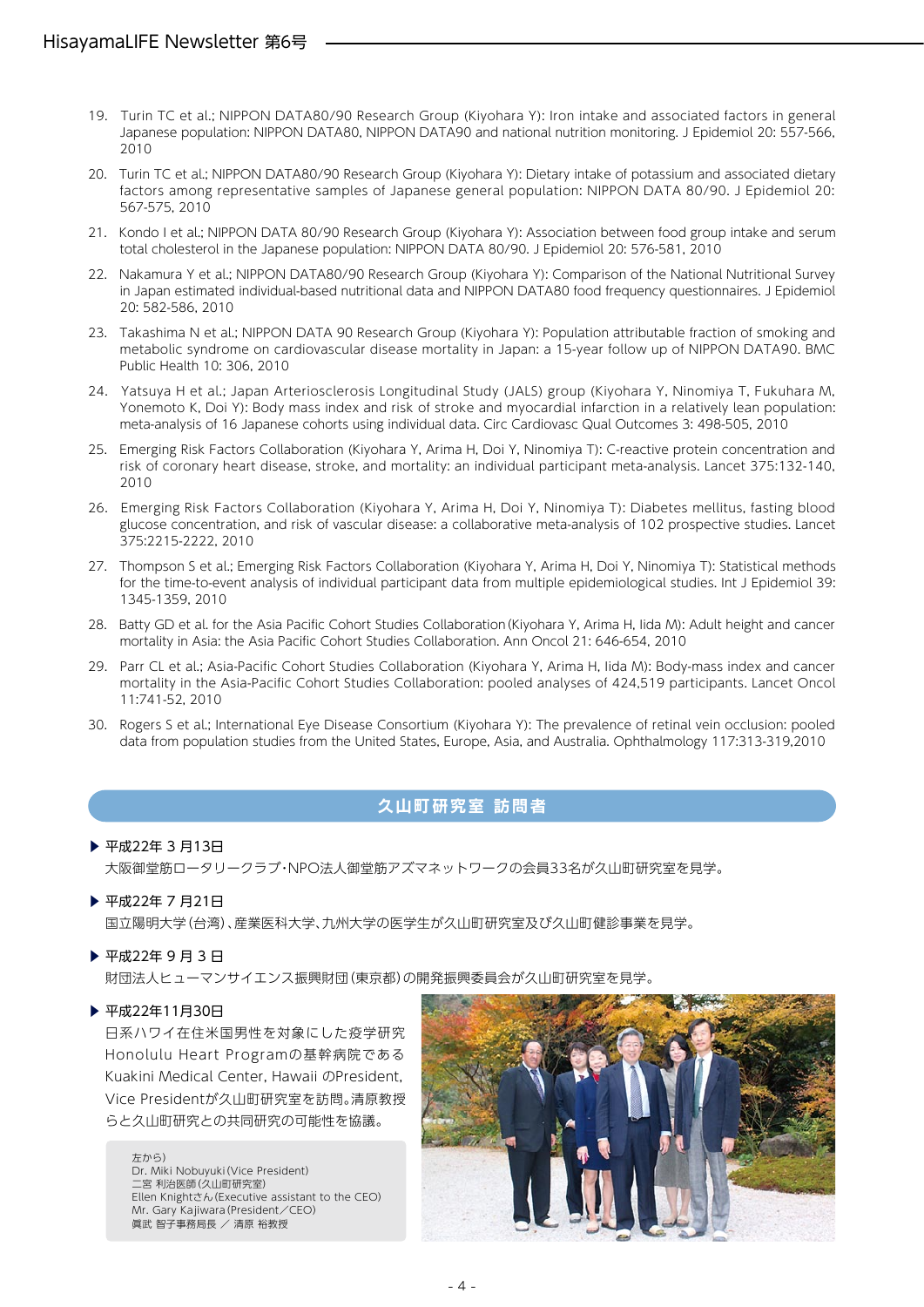## ■ 臨床・病理ユニット 福岡脳卒中データベース研究(Fukuoka Stroke Registry: FSR)

#### 多施設共通データベースを用いた脳卒中に関する臨床疫学研究

平成23年3月末での登録実績は同意取得患者数4,744名、データ入力完了患者数4,435名である。同意取得率は90%程度 で推移している。平成21年10月より追跡事務局の活動が開始となり、データベースシステムの改訂作業を行うことで、スムー ズに業務を行うことが可能となり、現在の追跡率は99%をこえる高い値を維持している。データの解析も進み、第35回日本脳 卒中学会総会(平成22年4月、盛岡)で16題、第51回日本神経学会総会(平成22年5月、東京)で3題、第13回日本栓子検出と 治療学会総会(平成22年11月、福岡)で7題、International Stroke Conference 2011(平成23年2月、ロサンゼルス)で5 題の演題を発表した。現在、これらのデータの論文化を進めている。

#### 脳梗塞におけるバイオマーカー探索、解析に関する共同研究(REBIOS) (研究期間:H19年7月1日~H23年3月31日)

平成22年4月に脳梗塞患者180名の登録を終了し、同年7月に全ての血液サンプルの収集を完了した。既知のバイオマー カー探索のために114種類のタンパク質の解析を行い、脳梗塞の診断・脳梗塞各病型の診断・脳梗塞の増悪予測因子・脳梗塞 の予後予測因子となるバイオマーカーを見いだし、66項目のバイオマーカーについて特許出願中である。また、プロテオミク ス解析の結果、81項目の新規バイオマーカーを見いだし、8項目のバイオマーカーについても特許出願中である。解析結果は 第35回日本脳卒中学会総会で6題、第51回日本神経学会総会で2題、第22回日本脳循環代謝学会総会(平成22年11月、大 阪)で1題、International Stroke Conference 2011で1題の演題を発表した。現在、マウスや培養細胞を用いて、これらの バイオマーカーの脳梗塞病態における役割を解明するための基礎研究を行っている。

#### **特許出願**

平成19年7月1日付で九州大学,三菱化学株式会社,一般社団法人久山生活習慣病研究所間で締結さ れた「脳梗塞におけるバイオマーカー探索、解析に関する共同研究(REBIOS)」の研究成果として見い だされた脳梗塞と関連のあるバイオマーカーとして8件の特許を平成22年11月16日に共同出願した。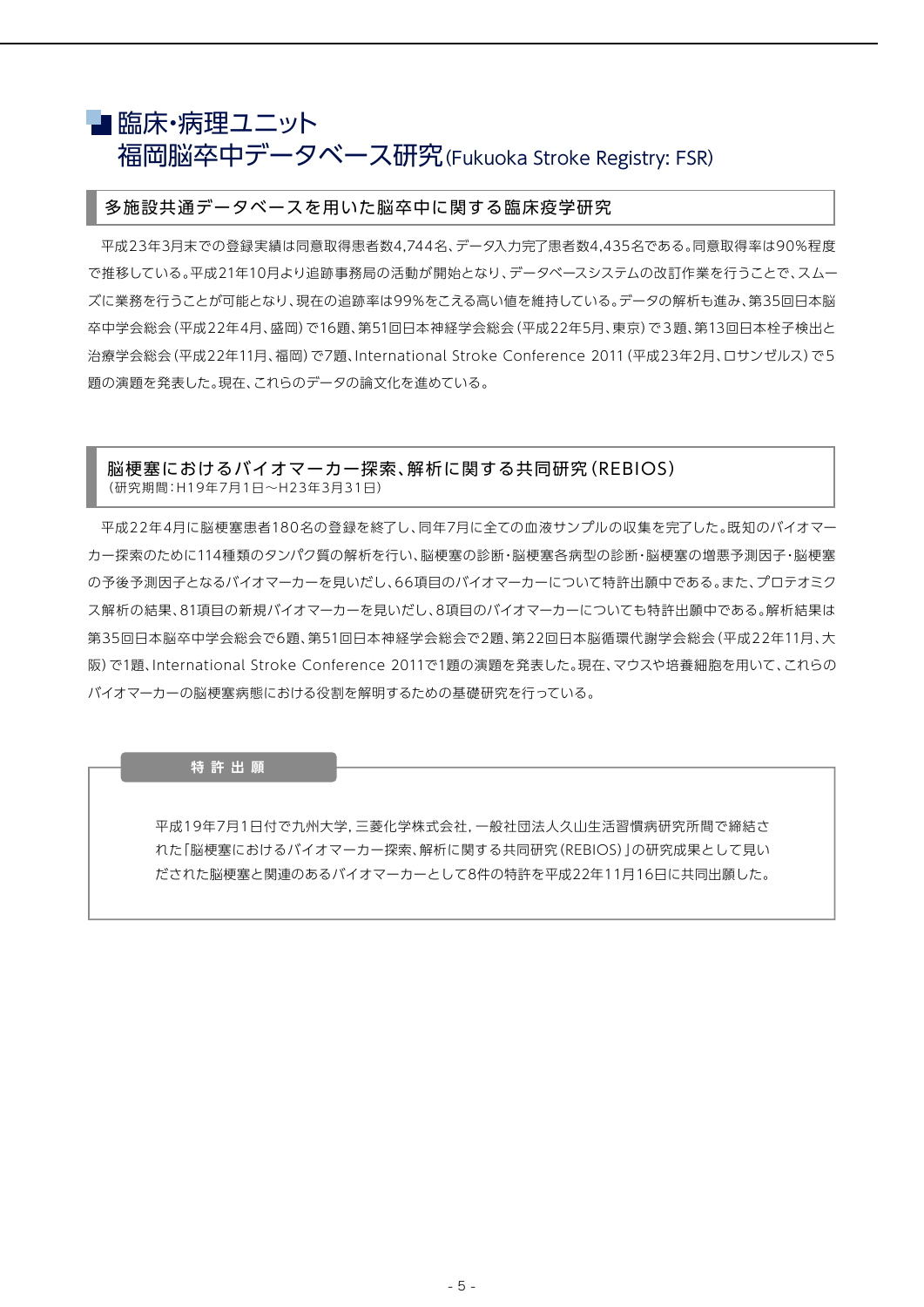#### 脳梗塞急性期における有害事象に関する疫学調査 (研究期間:H21年2月18日~H24年3月31日)

脳梗塞急性期における腎障害を中心とした有害事象発現の危険因子を探索する研究の症例登録が完了し、脳梗塞急性期治 療薬エダラボンと急性期脳梗塞患者の腎障害に関する検討結果がまとまった。

本研究における最終登録症例数は6,502例(平成11年6月~平成21年5月)であり、エダラボン発売(平成13年6月)後の 5,689例を対象に、傾向スコアを用いたネステッドケースコントロール法により解析を行った。

その結果、エダラボンは腎障害発症のリスクとはならず、逆に腎障害の発症とは負に相関した因子であった。また、エダラボ ン使用に関する注意喚起が行われて以降、エダラボン使用症例での腎障害発症頻度は経時的に低下しており、注意喚起の効 果が見られた。以上より、エダラボンは急性期脳梗塞患者における腎障害の発症を抑制する可能性があると考えられた。 本研究成果は、第36回日本脳卒中学会総会(平成23年7月、京都)で発表予定である。

#### 脳梗塞におけるバイオマーカーの検証に関する共同研究(VREBIOS) (研究期間:H22年9月21日~H26年3月31日)

本研究は、バイオマーカー探索研究(REBIOS)で脳梗塞との関連が明らかとなったバイオマーカーの有用性の検証と精度 の高いバイオマーカーの探索を目的として行う九州大学、田辺三菱製薬株式会社、及び三菱化学株式会社との共同研究であ る。一過性脳虚血発作や出血性脳血管障害を含めた発症24時間以内の急性期脳卒中症例全例を対象として、REBIOSでの知 見の再現性と脳梗塞特異性を検討する予定である。平成22年8月に各施設の倫理委員会で承認され同年9月から登録を開始 した。

研究期間は平成26年3月末までを予定しており、登録予定症例数は800例である。平成23年3月末までに215例の症例が 登録され順調に研究を遂行している。

#### 日本人のための脳梗塞再発リスクスコア開発のための共同研究 (研究期間:H22年12月10日~)

九州大学、富山大学、日本脳卒中協会と共同で行う脳梗塞の再発を予測するためのリスクスコアを開発する研究である。 FSRのデータを用いて、脳梗塞患者の再発を予測するための簡便なリスクスコアを開発し、日本脳卒中協会を通じて全国に発 信することで、脳卒中医療に貢献することを目的として行っている。これまでに再発に関連する候補因子の選定作業が終わ り、最終的なモデル化のための解析作業を行っている。次年度中には新たなリスクスコアを完成する予定である。



REBIOS 2010全体会議・VREBIOSキックオフ合同会議(2010.11.17)



尾前 照雄 代表理事 インスタン インストリング こうしょう こうしゅう こうしゅく おくさん おおくちょう 北園 孝成 教授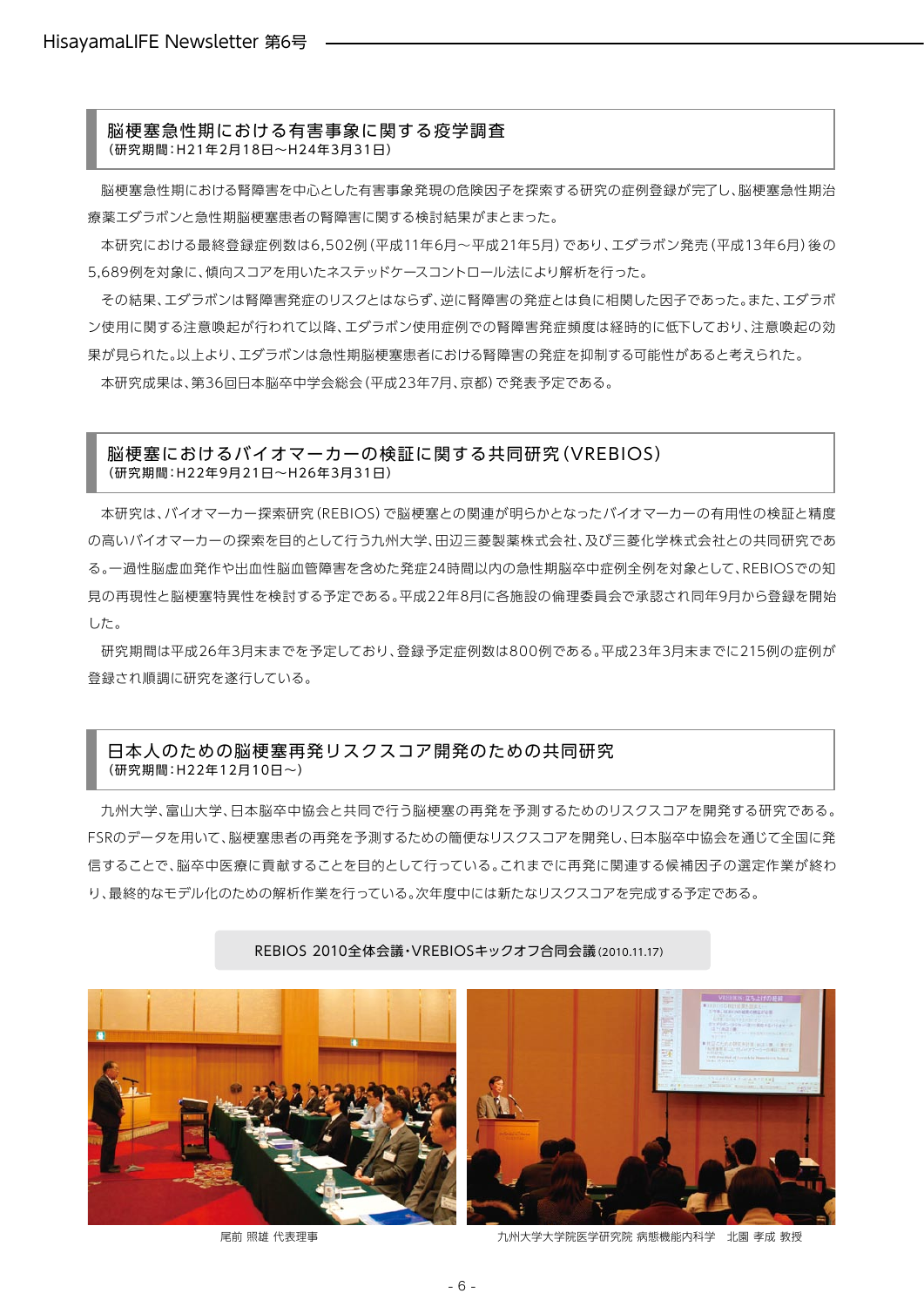## ■臨床・病理ユニット 福岡県糖尿病患者データベース研究(Fukuoka Diabetes Registry: FDR)

平成20年度より開始された本データベース研究(FDR)は平成22年に2年半に及ぶ登録事業が終了した。糖尿病患者5131人 の食事・運動などの詳細な生活習慣調査が平成19年度久山町生活習慣病予防健診とほぼ同様の方法で行われた。両者を合 計するとほぼ1万人近くの生活習慣に関するデータが収集されたことになる。現在実施している研究プロジェクトは下記の通 りで、いずれも我が国最大規模の調査成績であり、久山町住民と比較することにより貴重な成果が得られている。FDR1~7 は、第54回 日本糖尿病学会総会(平成23年5月、札幌)にて、FDR3と4は第71回 アメリカ糖尿病学会(平成23年6月、サン ディエゴ)にて発表予定である。今後は、肥満、高血圧、脂質異常症など研究プロジェクトを増やしていくとともに、遺伝子解析 や合併症発症予測のためのバイオマーカーの測定を行う予定である。また、追跡調査も登録16施設で順調に行われており、合 併症を予防するための効果的治療法に関するデータも得られつつある。

現在の研究プロジェクト

FDR1/登録時のバックグラウンドデータ FDR2/加齢に伴う病態の変化

FDR3/うつ症状の合併 FDR4/食行動異常

FDR5/飲酒の影響 FDR6/身体活動量調査 FDR7/糖尿病腎症